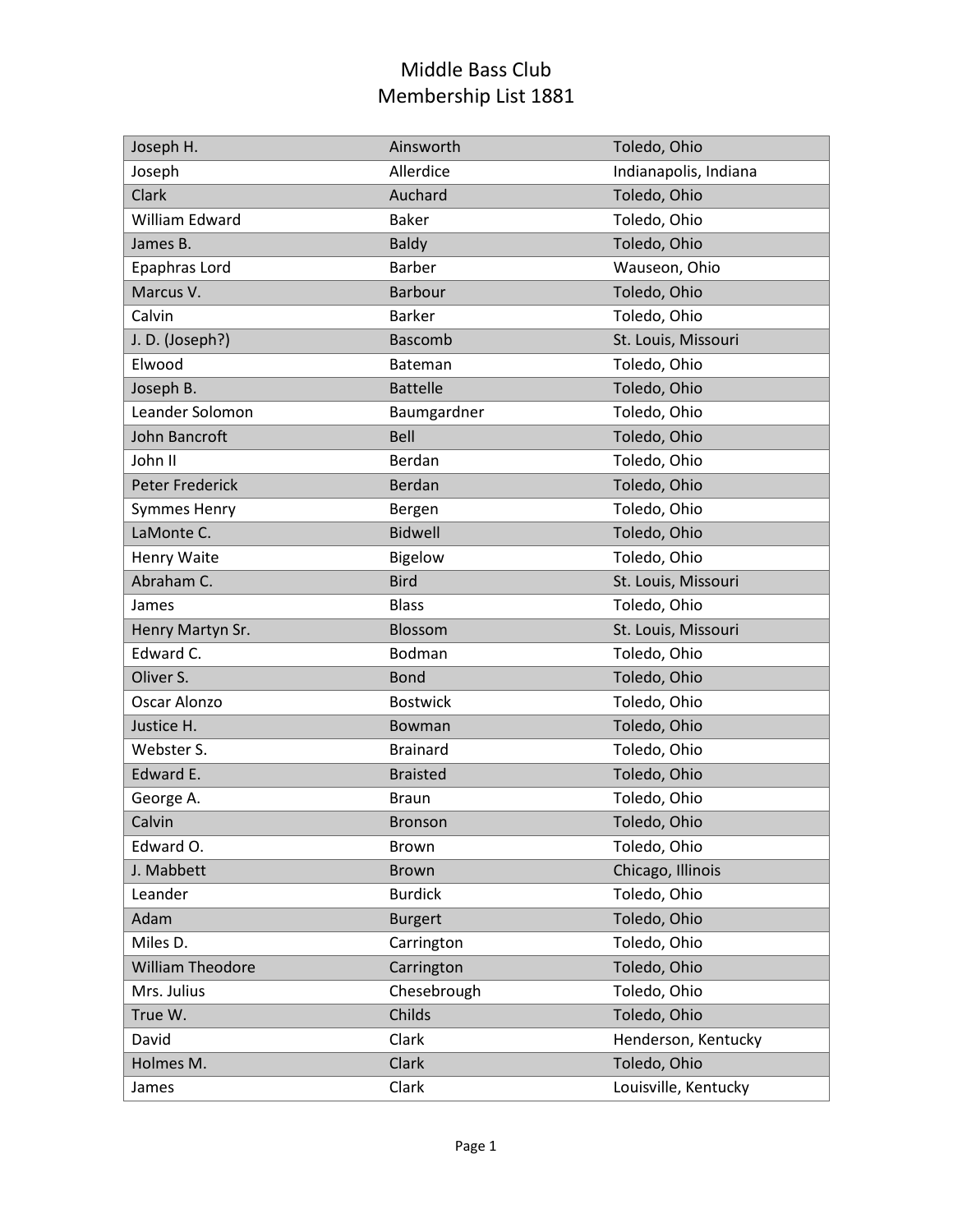| John C.               | Clarke        | Toledo, Ohio        |
|-----------------------|---------------|---------------------|
| William James         | Colburn       | Toledo, Ohio        |
| Jasper P.             | Collins       | Toledo, Ohio        |
| William A.            | Collins       | Toledo, Ohio        |
| Abram Walter          | Colton        | Toledo, Ohio        |
| Walter N.             | Conant        | Toledo, Ohio        |
| Calvin                | Cone          | Toledo, Ohio        |
| <b>Thomas Dwight</b>  | Cone          | Toledo, Ohio        |
| H. T. (Henry?)        | Cook          | Toledo, Ohio        |
| W. M. (William?)      | Cooper        | Baltimore, Maryland |
| James A.              | Corbusier     | Toledo, Ohio        |
| John                  | Cummings      | Toledo, Ohio        |
| Joseph W.             | Cummings      | Green Springs, Ohio |
| Robert                | Cummings      | Toledo, Ohio        |
| William H.            | Currier       | Toledo, Ohio        |
| Charles F.            | Curtis        | Toledo, Ohio        |
| Charles P.            | Curtis        | Toledo, Ohio        |
| E. A. (Edward?)       | Curtis        | Toledo, Ohio        |
| George W.             | Davis         | Toledo, Ohio        |
| Henry                 | DeGraff       | Toledo, Ohio        |
| <b>Daniel Fowler</b>  | <b>DeWolf</b> | Toledo, Ohio        |
| Lucian Clarence       | <b>DeWolf</b> | Toledo, Ohio        |
| Frederick B.          | Dodge         | Toledo, Ohio        |
| George                | Douglass      | Toledo, Ohio        |
| John Hardy            | Doyle         | Toledo, Ohio        |
| E. Delano             | Draper        | Toledo, Ohio        |
| Fredrick K.           | Eaton         | Toledo, Ohio        |
| George                | Emerson       | Toledo, Ohio        |
| John M.               | Fiske         | Toledo, Ohio        |
| Charles               | Foster        | Fostoria, Ohio      |
| <b>Spencer Lee</b>    | Fraser        | Toledo, Ohio        |
| Lewis W.              | Frost         | Toledo, Ohio        |
| John Wallace          |               |                     |
|                       | Fuller        | Toledo, Ohio        |
| Stephen M.            | Fuller        | Norwalk, Ohio       |
| Gustavus A.           | Gessner       | Fremont, Ohio       |
| Joel M.               | Gloyd         | Toledo, Ohio        |
| <b>William Alonso</b> | Gosline       | Toledo, Ohio        |
| Volentine Whitman     | Granger       | Toledo, Ohio        |
| Wilson W.             | Griffith      | Toledo, Ohio        |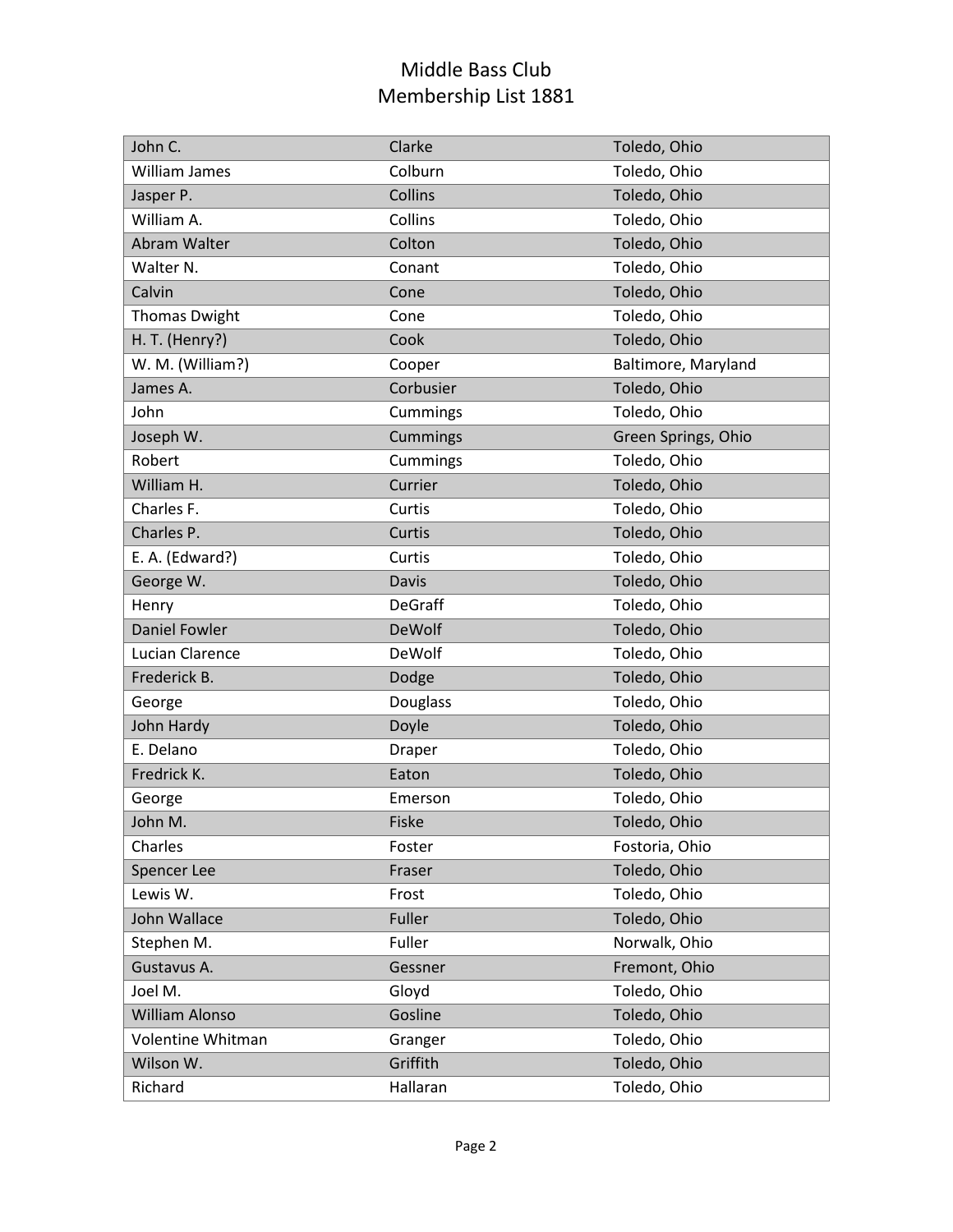| James Kent              | Hamilton        | Toledo, Ohio           |
|-------------------------|-----------------|------------------------|
| William                 | Hardee          | Toledo, Ohio           |
| Daniel M.               | <b>Harkness</b> | Bellevue, Ohio         |
| George Washington       | Hart            | Toledo, Ohio           |
| George R.               | Haynes          | Toledo, Ohio           |
| Isaac J.                | Herrman         | Toledo, Ohio           |
| <b>Jay Alvin</b>        | Higbee          | Bellevue, Ohio         |
|                         |                 | Fostoria, Ohio         |
| Arthur D.               | Howell          | Toledo, Ohio           |
| George R.               | Hudson          | Toledo, Ohio           |
| <b>Francis Pilgrim</b>  | Isherwood       | Toledo, Ohio           |
| Thomas J.               | Janney          | Columbus, Ohio         |
| Elijah Pelton           | Jones           | Findlay, Ohio          |
| <b>John Paul</b>        | Jones           | Toledo, Ohio           |
| William I.              | Kelley          | Toledo, Ohio           |
| William H.              | Kelly           | Toledo, Ohio           |
| Aaron Lufkin            | Kelsey          | Toledo, Ohio           |
| <b>William Stewart</b>  | Kent            | Kent, Ohio             |
| John Berdan             | Ketcham         | Toledo, Ohio           |
| Valentine Hicks Sr.     | Ketcham         | Toledo, Ohio           |
| Benjamin F.             | Kimmons         | Findlay, Ohio          |
| <b>Charles Augustus</b> | King            | Toledo, Ohio           |
| Francis J.              | King            | Toledo, Ohio           |
| Ruben C.                | Lemmon          | Toledo, Ohio           |
| T. A. (Thomas?)         | Lewis           | Louisville, Kentucky   |
| Robinson                | Locke           | Toledo, Ohio           |
| <b>Charles Leverett</b> | Luce            | Toledo, Ohio           |
| Samuel S.               | Lungren         | Toledo, Ohio           |
| Dean V.R.               | Manley          | Toledo, Ohio           |
| John D.                 | Martin          | Lancaster, Ohio        |
| Alexander H.            | McLeod          | Cincinnati, Ohio       |
| William M.              | McMillan        | St. Louis, Missouri    |
| Mrs. Daniel Horn        | Mears           | Cincinnati, Ohio       |
| <b>Charles Rosewell</b> | Messinger       | Toledo, Ohio           |
| George                  | Milmine         | Toledo, Ohio           |
| Edward                  | Mitchell        | Cincinnati, Ohio       |
| Jethro G.               | Mitchell        | Toledo, Ohio           |
| James B.                | Monroe          | Toledo, Ohio           |
| Mars                    | Nearing         | Toledo, Ohio           |
| Edwin C.                | <b>Nichols</b>  | Battle Creek, Michigan |
| <b>Charles Erskine</b>  | <b>Niles</b>    | Findlay, Ohio          |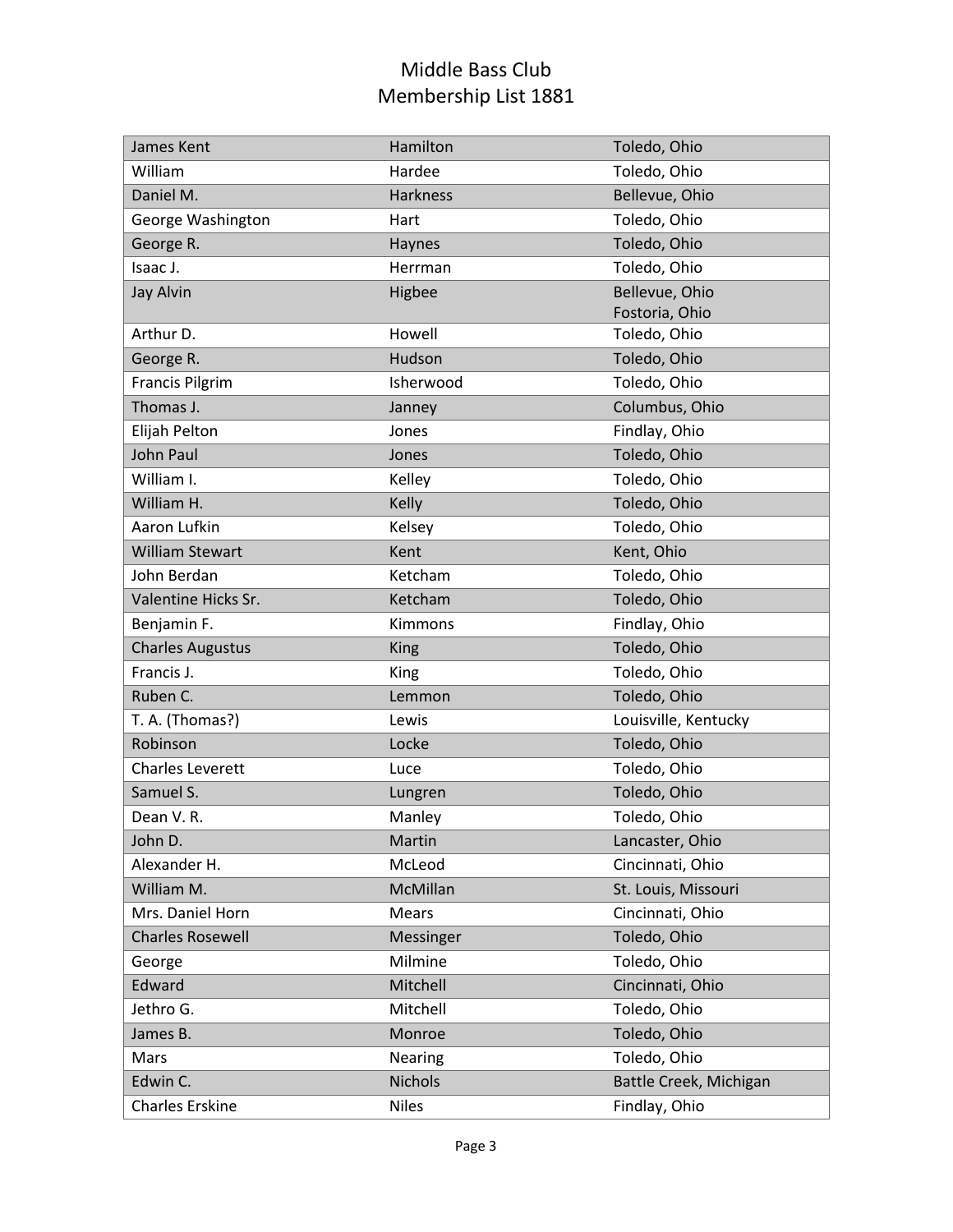| Allen C.              | North       | Toledo, Ohio              |
|-----------------------|-------------|---------------------------|
| Elijah H.             | Norton      | Toledo, Ohio              |
| Jesse S.              | Norton      | Toledo, Ohio              |
| Henry E.              | O'Hagan     | Sandusky, Ohio            |
| John R. Jr.           | Osborn      | Toledo, Ohio              |
| Selwyn N.             | Owen        | Bryan, Ohio               |
|                       |             | Columbus, Ohio            |
| <b>Welcome Otis</b>   | Parker      | Toledo, Ohio              |
| Alvin                 | Peter       | Toledo, Ohio              |
| Cornelius B.          | Phillips    | Toledo, Ohio              |
| <b>Isaac Newton</b>   | Poe         | Toledo, Ohio              |
| Elbert A.             | Pope        | Toledo, Ohio              |
| Emery D.              | Potter, Jr. | Toledo, Ohio              |
| Emery D.              | Potter, Sr. | Toledo, Ohio              |
| O. B. (Orlando?)      | Ramey       | Ottawa, Ohio              |
| Joseph O.             | Reed        | Toledo, Ohio              |
| <b>Sheldon Clark</b>  | Reynolds    | Toledo, Ohio              |
| John Birchard         | Rice        | Fremont, Ohio             |
| <b>Robert Harvey</b>  | Rice        | Fremont, Ohio             |
| James Scott           | Rodgers     | Toledo, Ohio              |
| Alphonso E.           | Rood        | Toledo, Ohio              |
| Thomas Chapman        | Rowland     | Toledo, Ohio              |
| William A.            | Rundell     | Toledo, Ohio              |
| Sanford G.            | Scarritt    | St. Louis, Missouri       |
| <b>Charles Harvey</b> | Scribner    | Toledo, Ohio              |
| <b>Francis Eugene</b> | Seagrave    | Toledo, Ohio              |
| John Dudley           | Sears       | Upper Sandusky, Ohio      |
| James K.              | Secor       | Toledo, Ohio              |
| <b>Walter Justin</b>  | Sherman     | Toledo, Ohio              |
| Frederick B.          | Shoemaker   | Toledo, Ohio              |
| Matthew Sr.           | Shoemaker   | Toledo, Ohio              |
| Matthew Jr.           | Shoemaker   | Toledo, Ohio              |
| William H.            | Simmons     | Toledo, Ohio              |
| Denison Billings Jr.  | Smith       | Toledo, Ohio              |
| Orlando C.            | Smith       | Toledo, Ohio              |
| William H. H.         | Smith       | Toledo, Ohio              |
| Solomon S.            | Stambaugh   | San Francisco, California |
| Stephen H.            | Standart    | Denver, Colorado          |
| William E.            | Standart    | Toledo, Ohio              |
| William H.            | Standart    | Toledo, Ohio              |
| Rowland               | Starr       | Toledo, Ohio              |